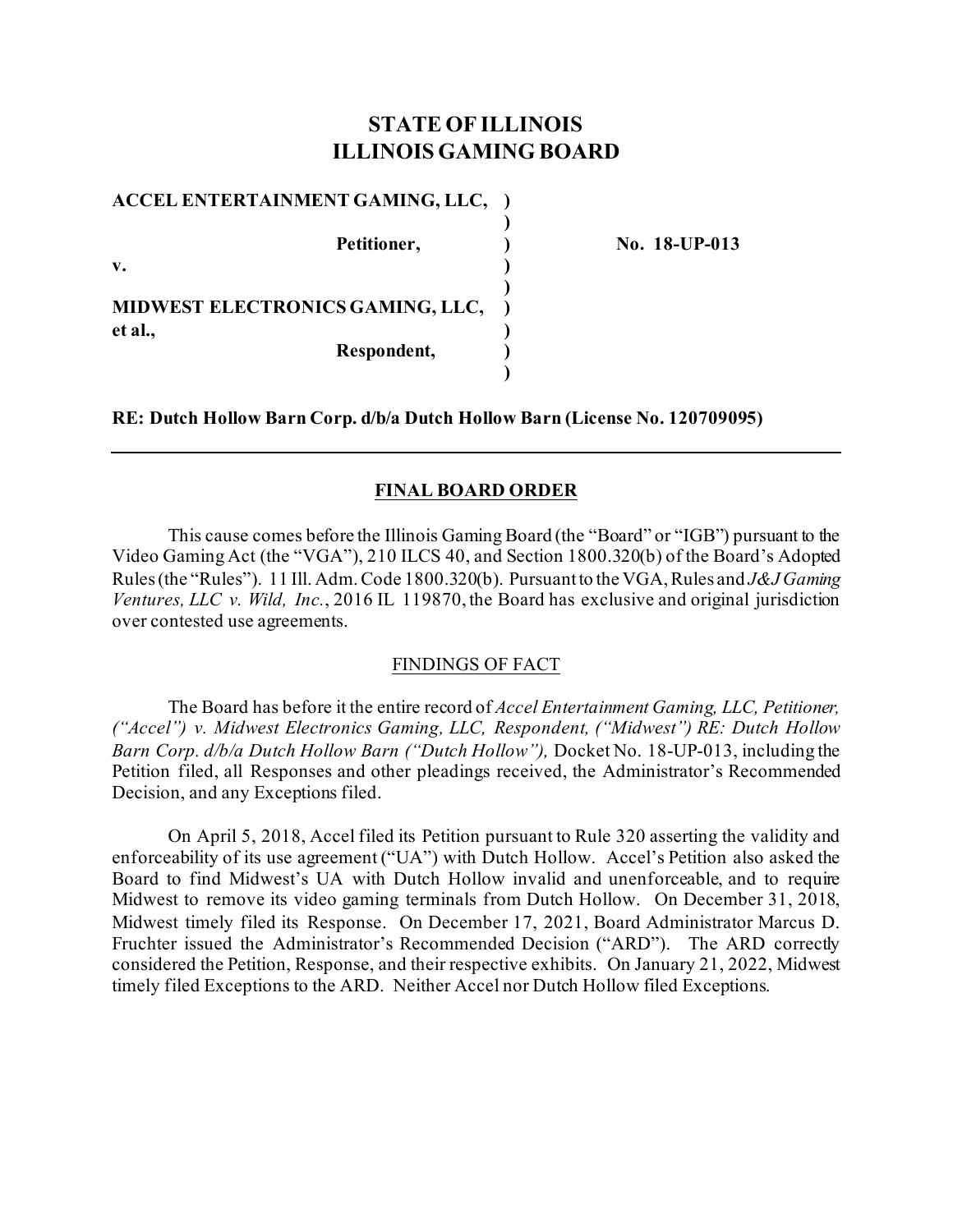## CONCLUSIONS OF LAW

Contrary to the claims in Midwest's Response and Exceptions, the Board has not deprived Midwest of due process, ignored evidence, applied its rules retroactively, or exceeded its jurisdiction. In *Wild*, the Illinois Supreme Court recognized that there is no common law right to profit from gambling, the VGA which legalized video gaming is an exception to the general prohibition on gambling, the Board has original and exclusive jurisdiction over use agreements, and by "legalizing the use of video gaming terminals for commercial gambling purposes, the legislature enacted a comprehensive statutory scheme, *creating rights and duties that have no counterpart in common law or equity.*" *Wild* at ¶ 32 (emphasis added).

The ARD accurately expressed the Board's policy preference to promote a level playing field between licensed establishments and licensed terminal operators in matters of UA renewals and terminations. It also correctly determined the Board's inquiry under Rule  $320(b)(1)(D)$  is whether the renewal provision in the Midwest/Dutch Hollow UA "poses such obstacles against non-renewal, or confusion about the procedures for non-renewal, as to constitute an undue burden on the licensed video gaming location that has entered into the provision." 11 Ill. Admin. Code 1800.320(b)(1)(D). The ARD rightly found that, on its face, the non-renewal provision (Paragraph 15) of the Midwest/Dutch Hollow UA imposes such obstacles against non-renewal as to constitute an undue burden on Dutch Hollow to terminate under Rule 320(b)(1)(D).

Therefore, after careful review and consideration of the entire record, the Board hereby:

- (1) Adopts the Administrator's Recommended Decision;
- (2) Finds that Accel proved its April 5, 2018 Petition by clear and convincing evidence;
- (3) Orders Midwest to remove its video gaming terminals from Dutch Hollow within 30 calendar days of the entry of the final Order.

Board Rules do not allow or require any motion or request for reconsideration. This is a final order subject to judicial review under the Administrative Review Law pursuant to 230 ILCS 10/17.1.

# **VOTED THIS THE TENTH DAY OF MARCH, 2022**



Anthony Garcia Marc Bell



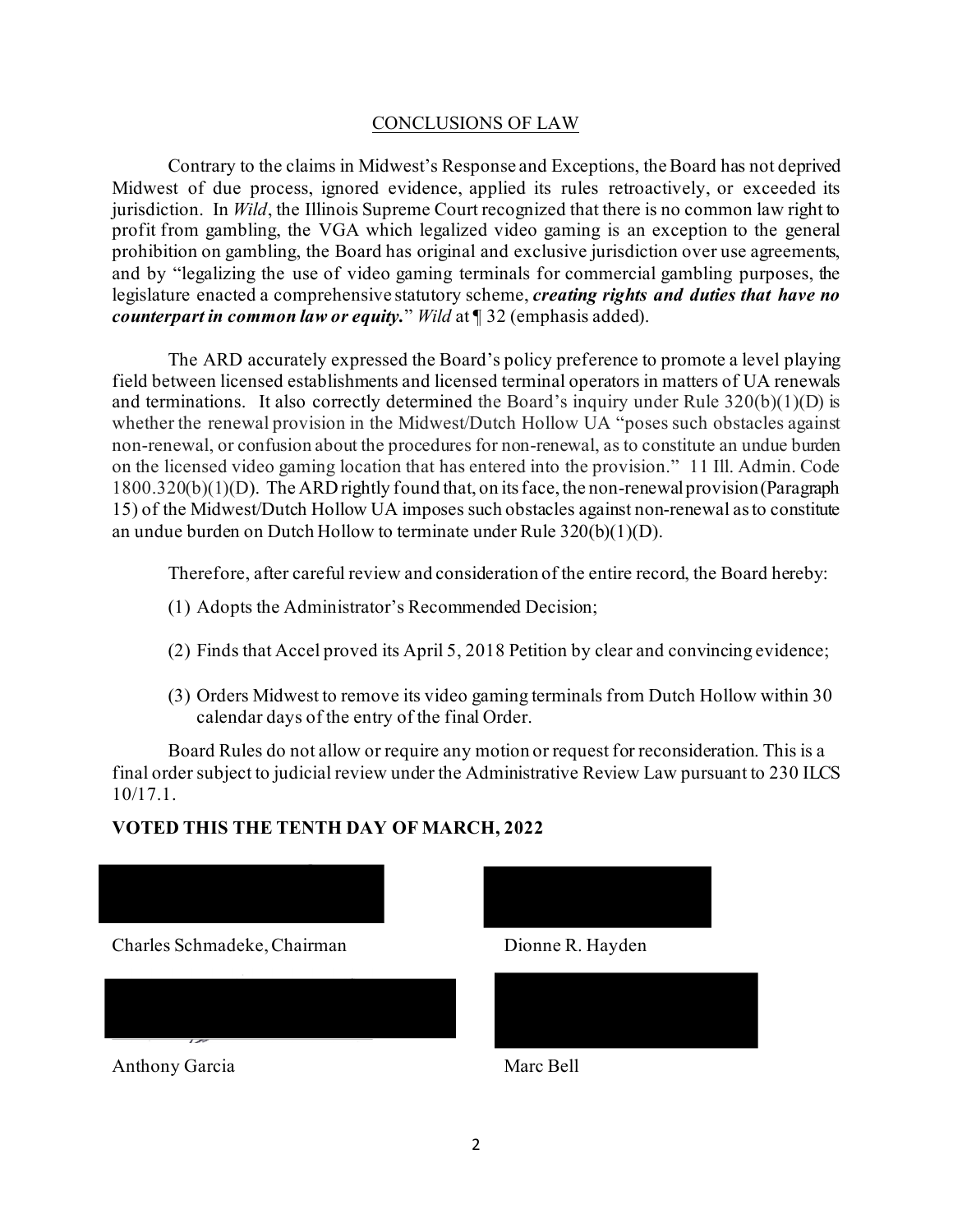The following is a list of all parties of record to *Accel Entertainment Gaming, LLC, Petitioner, ("Accel") v. Midwest Electronics Gaming, LLC, Respondent, ("Midwest") RE: Dutch Hollow, Inc. d/b/a Dutch Hollow ("Dutch Hollow"),* Docket No. 18-UP-013. Pursuant to Board Rules 1800.320(b)(2)(A), 1800.320(b)(12), 1800.320 (b)(13), and 1800.140, this Final Order is being served via e-mail and becomes effective upon such service.

Addresses of the Parties:

Accel Entertainment Gaming, LLC Derek Harmer [DerekH@accelentertainment.com](mailto:DerekH@accelentertainment.com) 140 Tower Road Burr Ridge, IL 60527

Attorney for Accel Entertainment Gaming, LLC Jim Pellum [JimP@accelentertainment.com](mailto:JimP@accelentertainment.com) 140 Tower Road Burr Ridge, IL 60527

Attorney for Midwest Electronics Gaming, LLC Jim Murphy [jmurphy@clarkhill.com](mailto:jmurphy@clarkhill.com) Clark Hill 130 E. Randolph St., 39th Fl. Chicago, IL 60601

Midwest Electronics Gaming, LLC Tim Jones [Tim@Midwest.bz](mailto:Tim@Midwest.bz) 601 N. Main St. Ellsworth, IL 61737

Dutch Hollow Barn [bendalee62@yahoo.com](mailto:bendalee62@yahoo.com) 533 Dutch Hollow Road Belleville, IL 62223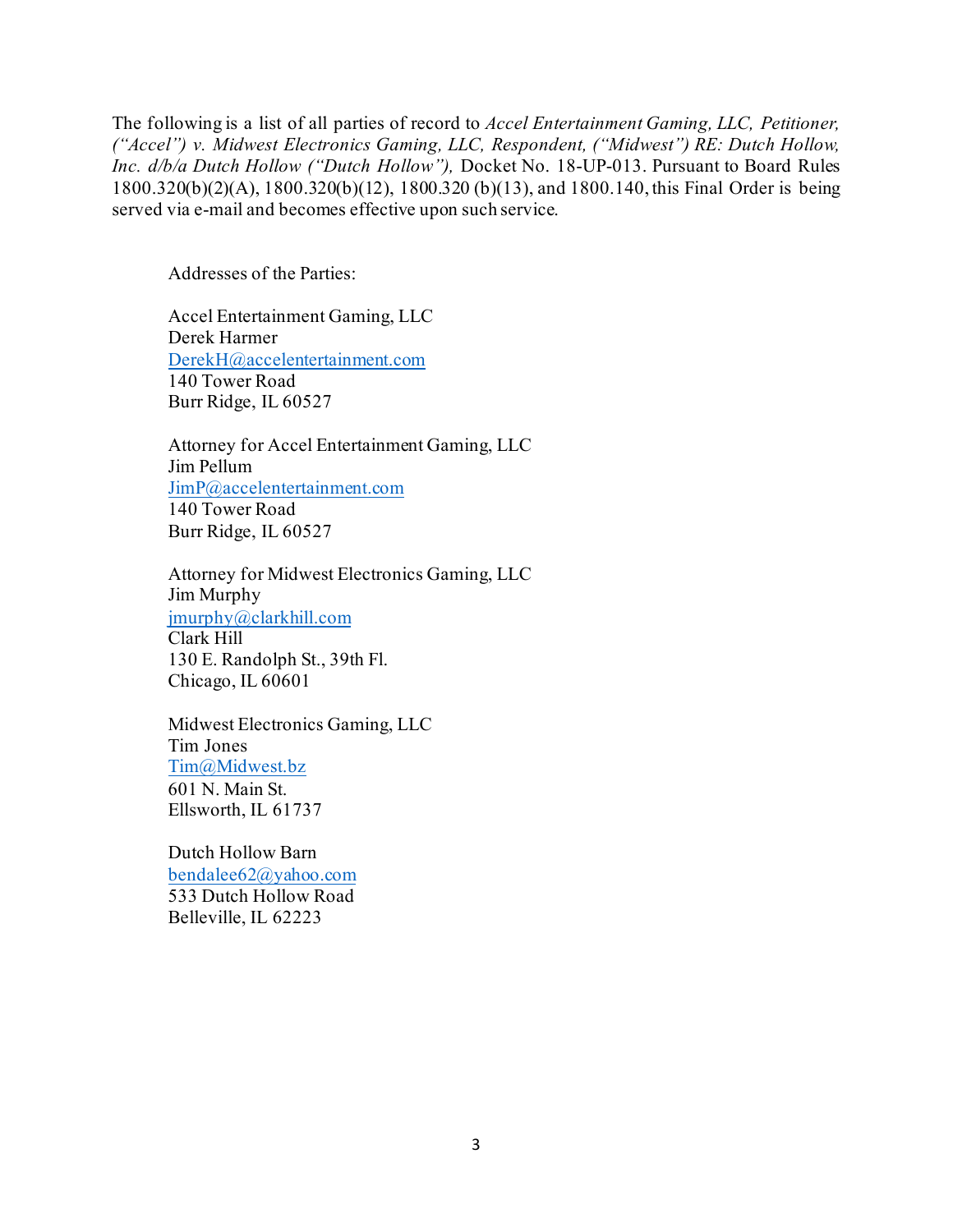# **STATE OF ILLINOIS ILLINOIS GAMING BOARD**

**ACCEL ENTERTAINMENT GAMING, LLC, ) ) Petitioner, ) No. 18-UP-013 v. ) ) MIDWEST ELECTRONICS GAMING, LLC, ) et al., ) Respondent, ) )**

**RE: Dutch Hollow Barn Corp. d/b/a Dutch Hollow Barn (License No. #120709095)**

### **ADMINISTRATOR'S RECOMMENDED DECISION**

This dispute comes before the Illinois Gaming Board (the "Board" or "IGB") under Section 1800.320(b) of the Board's Adopted Rules (the "Rules"). 11 Ill. Adm. Code 1800.320(b). This Recommendation issues under Rule 320(b)(6). 11 Ill. Adm. Code 1800.320(b)(6).

Petitioner Accel Entertainment Gaming, LLC ("Accel") asks the Board to: (1) find that Accel's September 6, 2016 Use Agreement ("UA") with Dutch Hollow Barn Corp. d/b/a Dutch Hollow Barn ("Dutch") is valid for the placement and operation of video gaming terminals ("VGTs"); (2) find that the initial term of the Midwest Electronics Gaming, LLC's ("Midwest") UA with Dutch ended on May 28, 2018; and (3) require Midwest to remove its VGTs from Dutch.

After consideration of the parties' submissions, I recommend the Board grant Accel's Petition and require Midwest to remove its VGTs from Dutch within 30 calendar days of the entry of a final Board Order in this matter.

## **I. JURISDICTION**

The Video Gaming Act (the "VGA") confers jurisdiction and authority upon the Board to supervise all video gaming operations in Illinois. 230 ILCS 40/78; *J&J Gaming Ventures, LLC v. Wild,*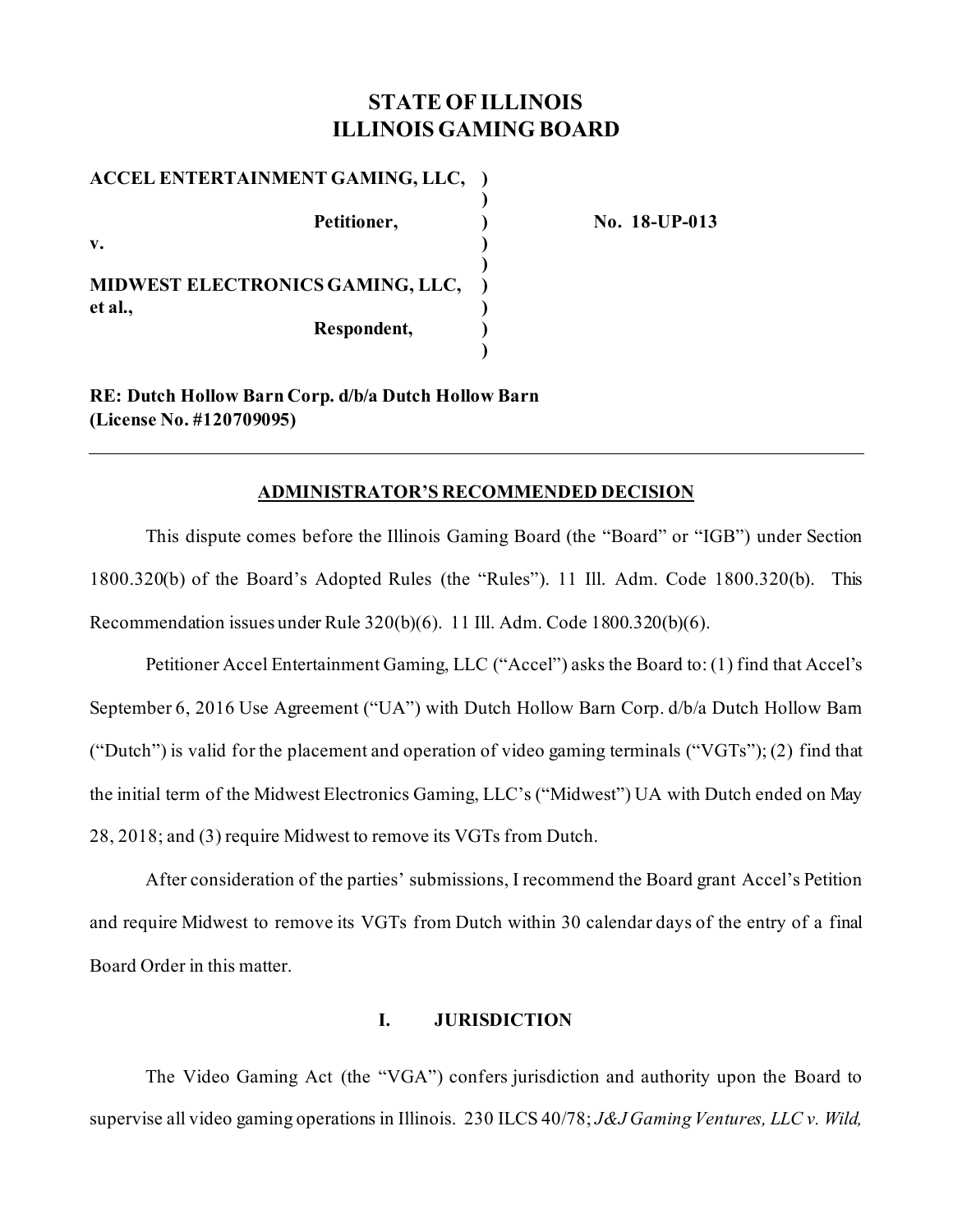Inc., 2016 IL 119870 II 3, 39-40. The Board has all powers necessary and proper to effectively execute the VGA, including authority to adopt regulations for the purpose of administering the VGA and "provide for the prevention of practices detrimental to the public interest and for the best interests of video gaming." *Wild*, 2016 IL 119879 ¶ 3*.* The VGA provides "a comprehensive statutory scheme that vests jurisdiction over video gaming operations" with the Board. *Id.* ¶ 42. "By legalizing the use of video gaming terminals for commercial gambling purposes, the legislature enacted a comprehensive statutory scheme, creating rights and duties that have no counterpart in common law or equity." *Id.* ¶ 32. The Board's broad authority over all aspects of video gaming includes the "exclusive, original jurisdiction" to determine the validity and enforceability over agreements that "purport to control placement and operation of video gaming terminals." *Id*; *see also* 11 Ill. Adm. Code 1800.320(b)(1).

### **II. RELEVANT BACKGROUND**

On August 20, 2012, location licensee Dutch entered into a UA with licensed terminal operator Midwest. The parties' UA gave Midwest the exclusive right to place and operate VGTs in Dutch for five years from and after the date of commencement of video gamingat Dutch. The UA further provided that it "shall automatically be renewed for a period of five (5) years…unless [Midwest] is notified in writing by [Dutch] through the United States Postal Service by certified mail, return receipt requested and such written notice from [Dutch] is received by [Midwest] not more than 90 days and not less than 60 days prior to the expiration of the Initial Term of [Dutch] intent to terminate this Agreement." On May 28, 2013, video gaming went live at Dutch and the parties' UA commenced. The five-year anniversary of the commencement of video gaming at Dutch under the Midwest/Dutch UA is May 28, 2018.

The UA imposed certain hurdles for Dutch to clear before it could non-renew or terminate the UA and engage a different terminal operator. Specifically, paragraph 15 provided that if Dutch notified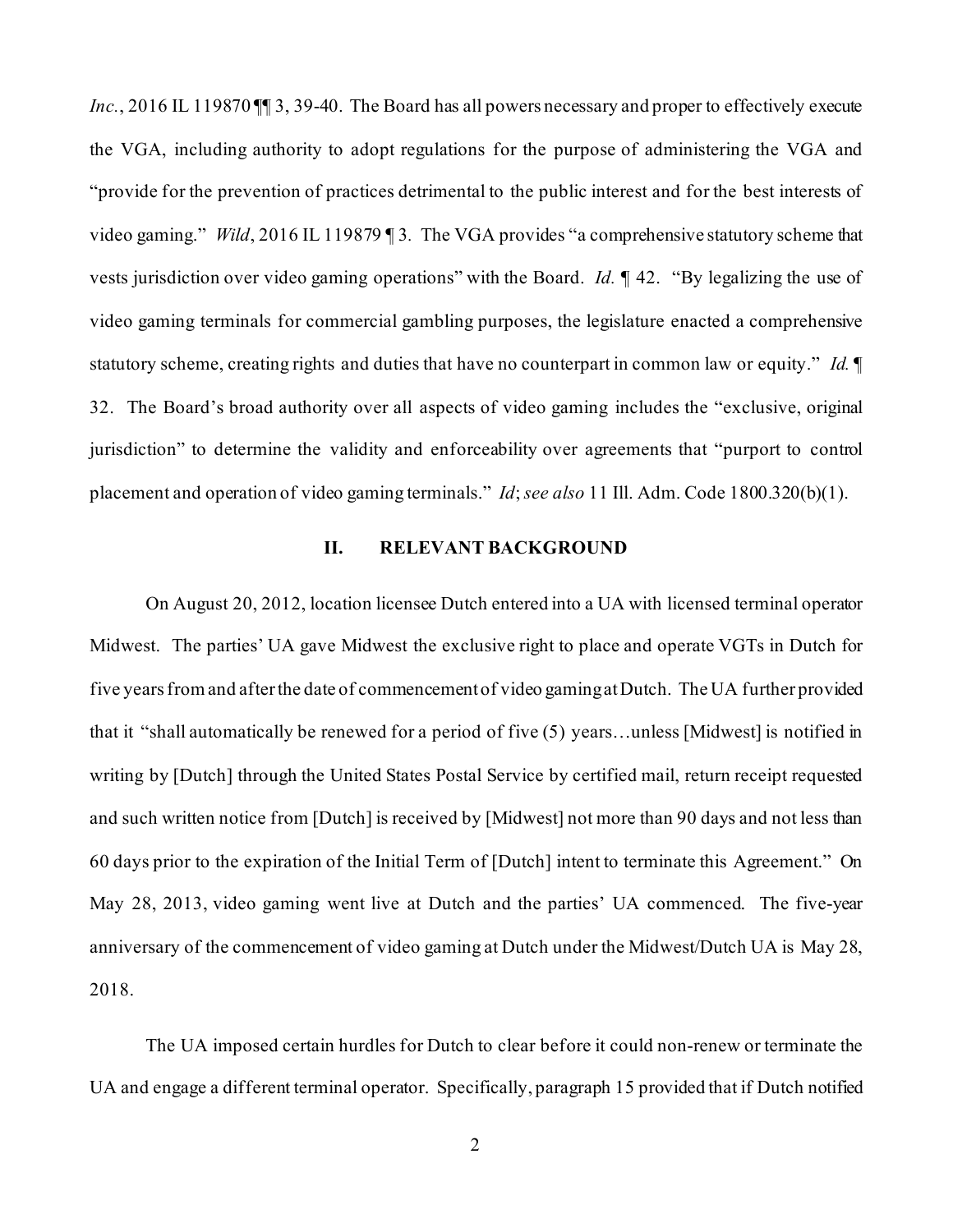Midwest of its intent to non-renew because of a competing offer from a different terminal operator, Dutch "shall provide a complete copy of said written offer," Midwest will have thirty days to match the competing offer and, if Midwest matches the competing offer, Dutch shall withdraw its non-renewal notice.

On September 6, 2016, Accel and Dutch signed an agreement to place Accel's VGTs in Dutch upon termination of the Midwest/Dutch UA. On February 28, 2018, Dutch sent notice to Midwest of its intent to terminate and non-renew their UA effective May 28, 2018. Midwest received Dutch's notice on March 2, 2018. Midwest rejected Dutch's notice, asserting that Dutch failed to comply with the UA's non-renewal provisions. On or about March 9, 2018, Midwest informed Dutch that its February 28, 2018 letter "does not meet the requirements set forth in Article 15, which grants [Midwest] the right to meet a competing offer which [Dutch has] not enclosed. Please send the competing offer to [Midwest's address]." Accel filed this Petition on April 5, 2018.

### **III. DISCUSSION**

Accel asserts that Dutch properly terminated its UA with Midwest, effective May 28, 2018. Midwest disagrees and responds that: (1) the Board lacks jurisdiction over this matter; (2) Dutch failed to properly terminate its agreement with Midwest; and (3) Dutch's failure to properly terminate the UA resulted in an automatic renewal of the UA for an additional five-year period ending on May 28, 2023. The parties' respective arguments are addressed below.

### **A. Midwest's Jurisdictional Challenge**

Midwest first contends that the Board lacks jurisdiction over this dispute. Midwest is wrong and ignores the Board's exclusive authority to resolve this matter under the VGA, Board Rules, and binding Illinois Supreme Court precedent. Our analysis begins by recognizing the well-settled principle that there is no Illinois common law right to engage in or profit from gambling through contract or otherwise.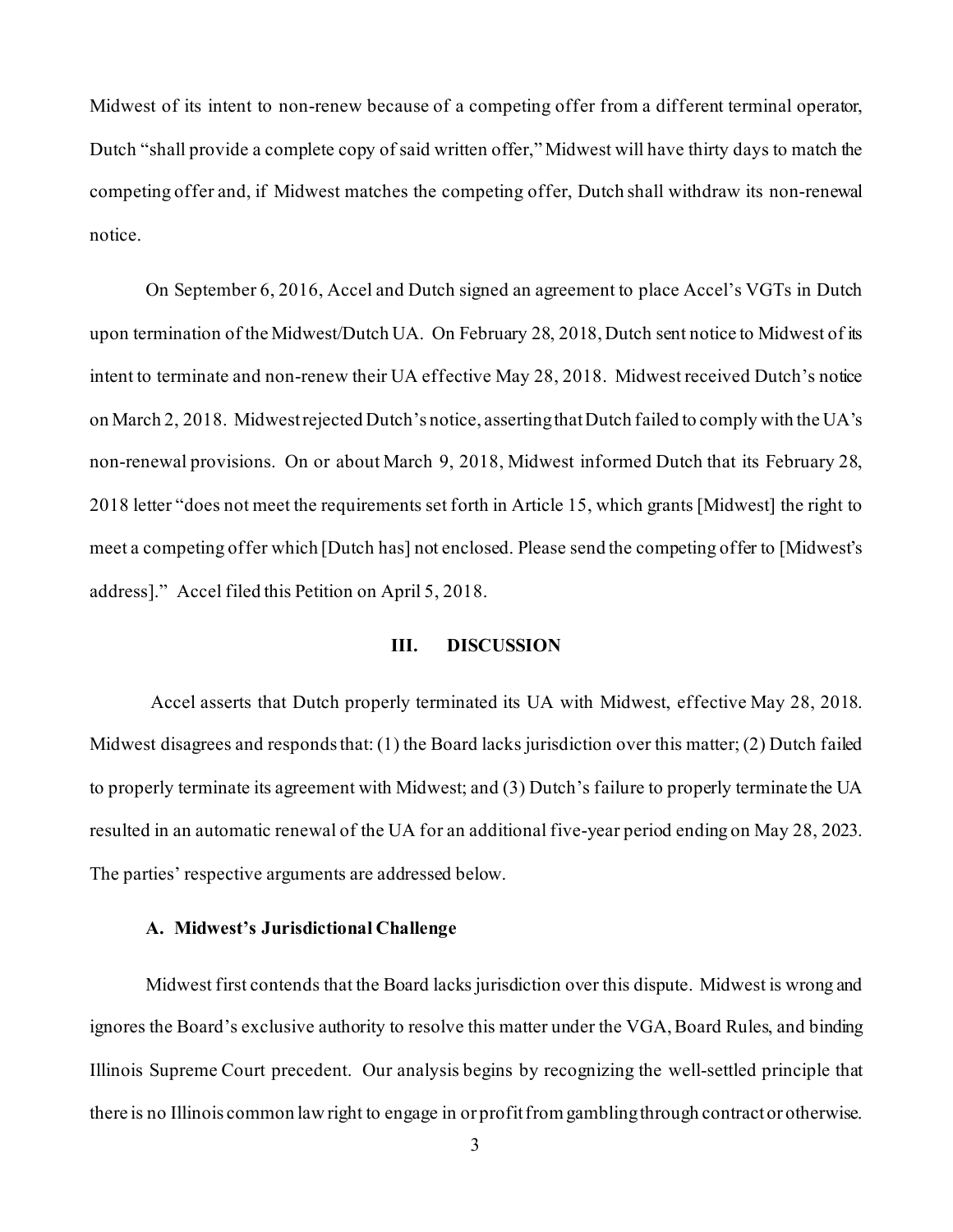*E.g., Wild*, 2016 IL 119870 | 26 (internal citations omitted). The VGA, "which legalized the use of video gaming terminals under certain limited circumstances, is an exception to the general prohibition against gambling." *Wild*, 2016 IL 119879 ¶ 26. The Illinois Supreme Court made clear in *Wild* that the Board has exclusive, original jurisdiction to determine the validity and enforceability of any agreements that purport to control the placement and operation of VGTs in Illinois. *Wild*. 2016 IL 119870 ¶ 42.

VGTs may be placed only in a licensed establishment that has entered into a written "use agreement" with a licensed terminal operator. 230 ILCS 40/25(e). A use agreement is a contract between a licensed terminal operator and a licensed establishment that provides the terms and conditions for placing and operating VGTs in the establishment. 11 Ill. Adm. Code 1800.110. The Board's Rules establish minimum standards for use agreements. 11 Ill. Adm. Code 1800.320. Among other things, and relevant to this dispute, Video Gaming Rule 320(b)(1)(D) expressly provides the Board with the authority to decide whether a renewal provision in a use agreement "poses such obstacles against nonrenewal, or confusion for non-renewal, as to constitute an undue burden" on the licensed establishment. 11 Ill. Adm. Code 1800.320(b)(1)(D). Thus, and contrary to Midwest's assertion, the Board has exclusive jurisdiction to decide this Petition.

### **B. The Midwest/Dutch Use Agreement**

Having disposed of Midwest's jurisdictional challenge, we next address whether the non-renewal provisions of the Midwest/Dutch UA constitute an undue burden on Dutch under Rule 320(b)(1)(D). The Board expressed a policy preference to promote a level playing field between licensed establishments and licensed terminal operators in matters of UA renewals and terminations when it adopted Rule  $320(b)(1)(D)$ . Rule  $320(b)(1)(D)$  and the policy it articulates flow directly from the Board's statutory authority over video gaming and to issue rules to "prevent practices detrimental to the public interest and promote the best interests of video gaming." 230 ILCS 40/78(a)(3); *cf. Windy City*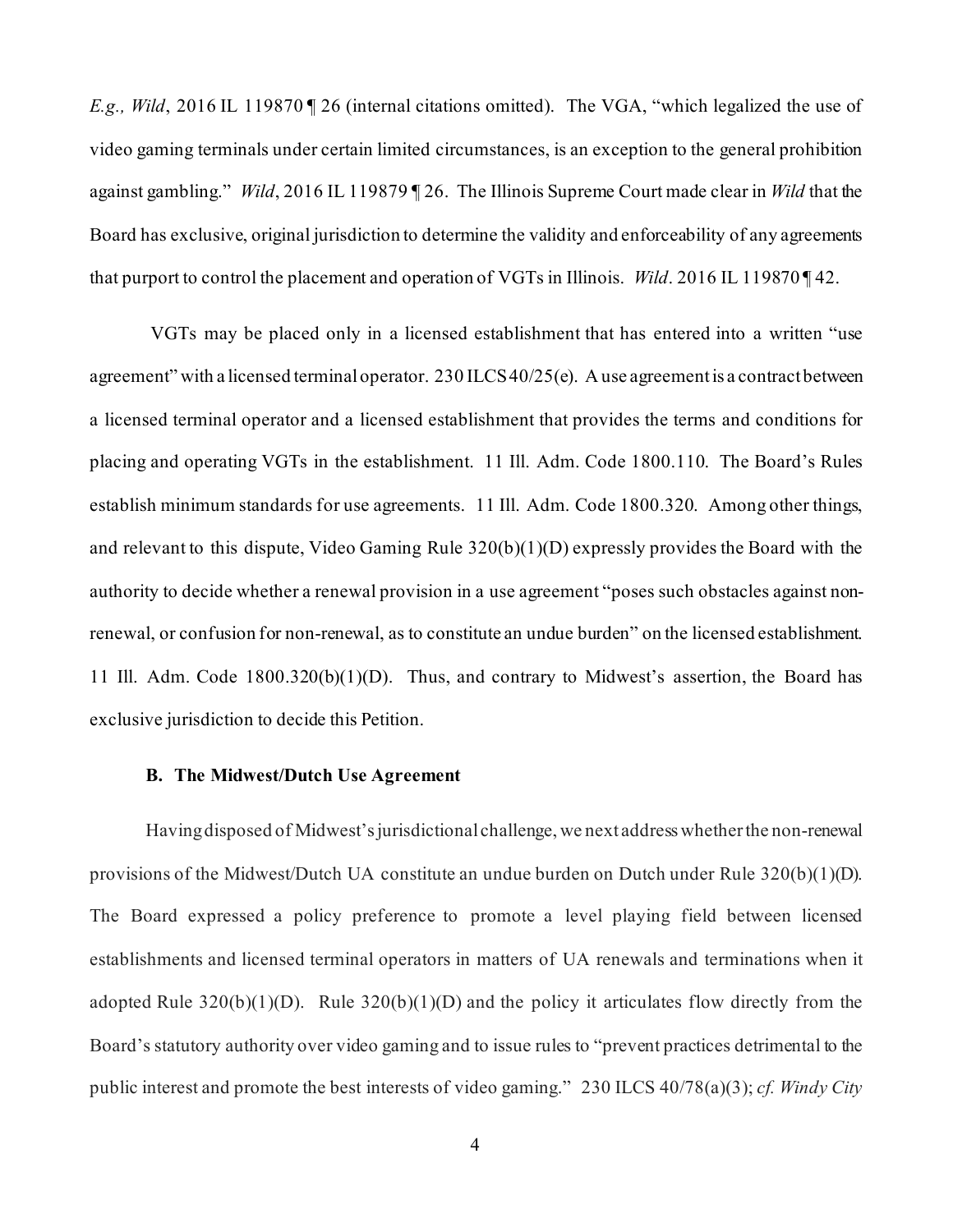*Promotions, LLC v. Illinois Gaming Board,* 87 N.E.3d 915 at 922 (affirming the Board's authority to adopt interpretive rules).

The Board's inquiry under Rule  $320(b)(1)(D)$  is whether the renewal provision in the Midwest/Dutch UA "poses such obstacles against non-renewal, or confusion about the procedures for non-renewal, as to constitute an undue burden on the licensed video gaming location that has entered into the provision." 11 Ill. Admin. Code 1800.320(b)(1)(D). First, there is no dispute that Dutch delivered its February 28, 2018 non-renewal notice to Midwest "not more than 90 days and not less than 60 days prior" to May 28, 2018, as required by the Midwest/Dutch UA. As such, the only dispute here is whether Dutch failed to comply with paragraph 15, and if so, whether that failure precludes Dutch from terminating the UA. Paragraph 15 states in its entirety:

> In the event that Establishment notifies Terminal Operator that Establishment will not renew this Agreement, at the expiration of its term according to the requirements in Section 14 and such non-renewal is a result of a competing offer from another entity or individual to provide VGTs similar in form or function to the VGTs provided by Terminal Operator, Establishment shall provide a complete copy of said written competing offer that must include all terms (specifically including, but not limited to, game manufacturer, game program version, cabinet specifications, any item(s), game(s) and/or term(s) that are perceived by Establishment to be an improvement as compared to the items, games and terms provided by Terminal Operator, name of proposed new terminal operator and principal owner, name of the person who provided a representative of Establishment with the competing offer, the date a representative of Establishment was initially solicited by a representative of the proposed new terminal operator and the date the competing offer was provided to a representative of Establishment) to Terminal Operator attached to the notice of non-renewal from Establishment. Terminal Operator shall have thirty (30) days from receipt of notice of non-renewal, as per the terms of Section 14, to match the material terms of any competing offer in form and function and Establishment shall withdraw its notice of non-renewal. This Agreement shall continue in full force and effect if Terminal Operator files suit or pursues arbitration to determine the validity of a competing offer received by Terminal Operator.

This paragraph—which Midwest authored—mandates Dutch to provide such robust and specific information as to effectively prevent Dutch from ending the parties' UA. Midwest created a labyrinth that trapped Dutch in this contract with the above paragraph. Midwest argues that to comply with this provision Dutch merely needed to take the "simple step" of identifying "material terms of any competing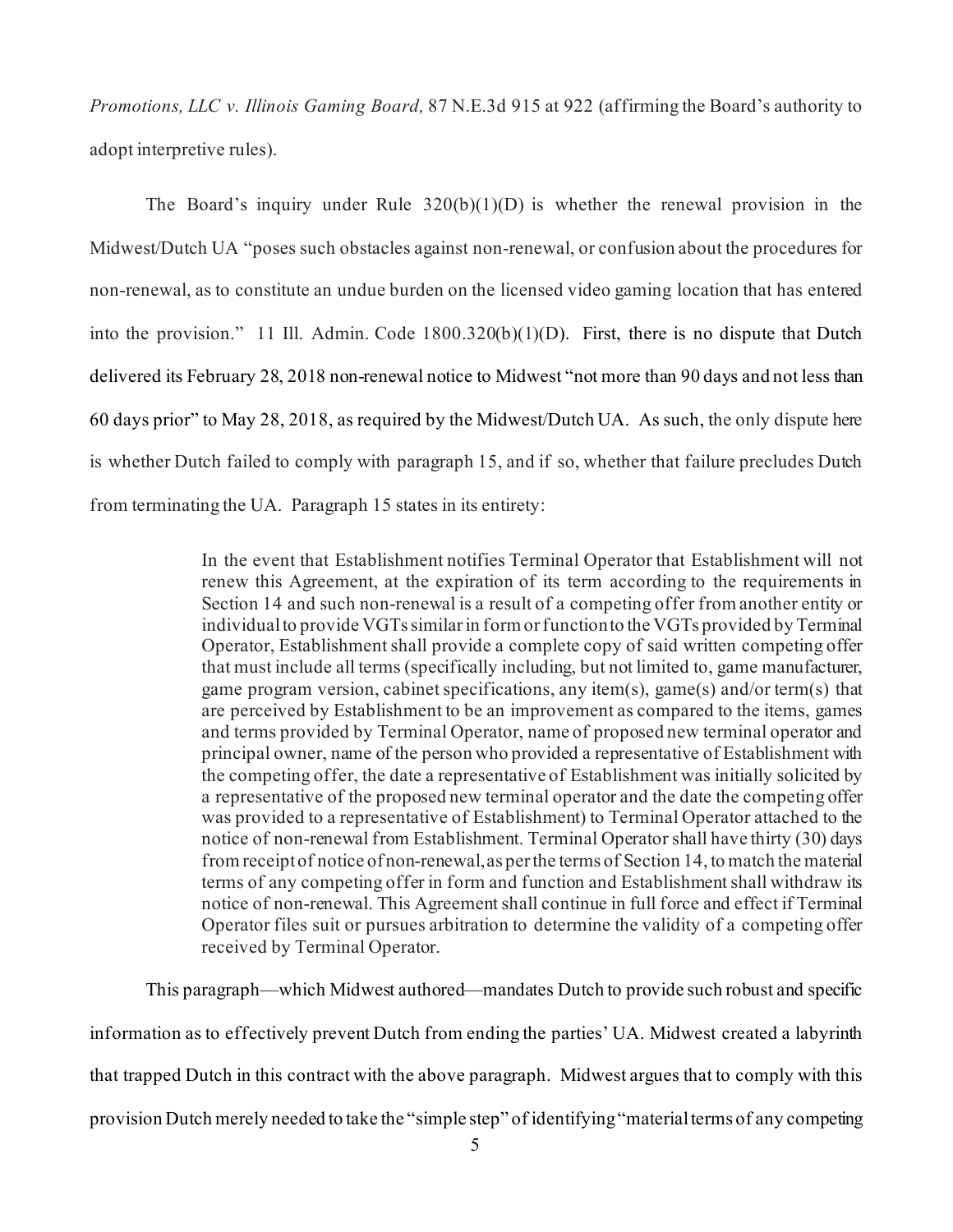offer, and if [Dutch] received a competing written offer, send the specific terms… and a copy of that written offer with the notice." (Respondent's Brief, ¶ 5.)

However, Dutch's path out of this contractual maze is not as simple or straightforward as Midwest portrays. In fact, the UA demands that Dutch produce a burdensome list of detailed information for Midwest' approval. Specifically, paragraph 15 provides that for Dutch to successfully submit a "complete copy of said written competing offer [from Accel]" Dutch "must include all terms (specifically including, **but not limited to**, game manufacturer, game program version, cabinet specifications, any item(s), game(s) and/or term(s) that are perceived by Establishment to be an improvement as compared to the items, games and terms provided by Terminal Operator, name of proposed new terminal operator and principal owner, name of the person who provided a representative of Establishment with the competing offer, the date a representative of Establishment was initially solicited by a representative of the proposed new terminal operator and the date the competing offer was provided to a representative of Establishment)…" (Emphasis added.)

The level of unacceptable specificity Dutch must provide is almost unattainable even if the Board does not consider the open-ended discretion given Midwest to evaluate the completeness of Dutch's termination notice. For example, paragraph 15 requires Dutch to identify the date it was solicited by a would-be competing terminal operator. In other words, if Dutch received a call from a potential terminal operator, it bears a burden to record the date of the call because at some time in the future *if*Dutch wishes to pursue a UA with that terminal operator it is required to provide Midwest with the date of that initial solicitation. Additionally, if Midwest employs the "but not limited to" language in paragraph 15, it could, at its sole discretion,find any copy of a written competing offer deficient. For example, the above requires the date a representative of Dutch was initially solicited but does not specify the medium of the solicitation. At its sole discretion, Midwest could reject Dutch submission of a written competing offer because it failed to include this non-specified piece of information.